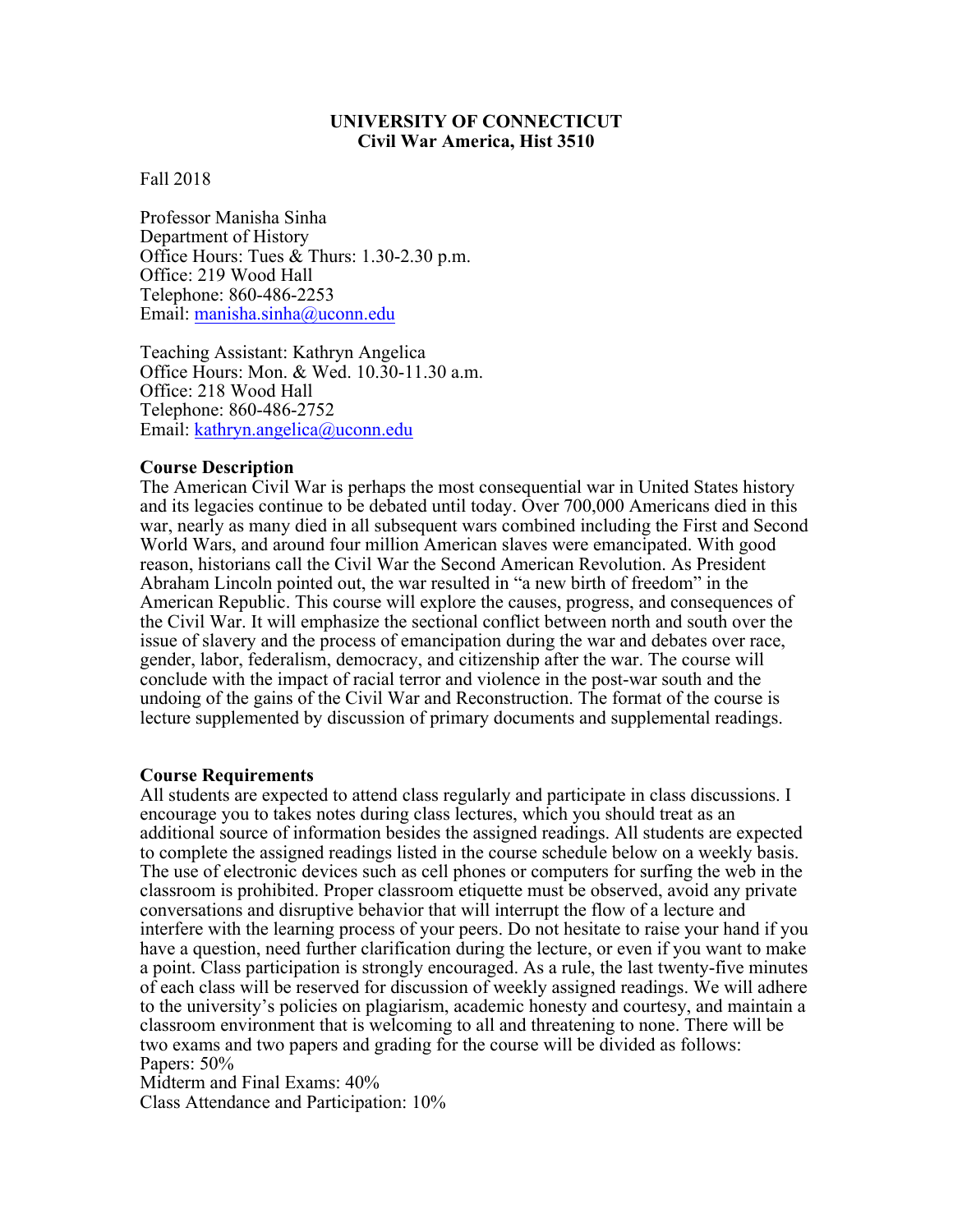**Extra Credit**: Attendance at the Draper Workshop Series on The History of Human Rights on October 25, 4 pm, Pharmacy/Biology Building 131. Students are strongly encouraged to attend and participate in the workshop, which should be helpful for completing the course.

#### **Required Books (The first text is available also as a ebook at a considerably cheaper price):**

Michael Perman and Amy Murrell Taylor eds., *Major Problems in the Civil War and Reconstruction: Documents and Essays* 3rd Edition (Cengage, 2011)

Eric Foner, *A Short History of Reconstruction, 1863-1877* (Harper & Row, Updated Edition, 2015)

Available at the Campus Barnes & Noble book store and on reserve at the Homer Babbidge library.

## **Course Schedule and Assigned Readings**

#### **Week One**

August 28: Introduction and Course Organization

**Readings:** Chap 1 "Perspectives on the Sectional Conflict," James McPherson, "The Second American Revolution" in *Major Problems*

#### August 30: Southern Slavery and the Coming of the Civil War

**Readings**: Chap 2 "The Slave South," "An Abolitionist Journal Condemns Slavery and the Slave Trade, 1837," James Henry Hammond Claims Southern Cultural Superiority, 1845," "George Fitzhugh Praises Southern Society, 1854," and Steven Deyle, "The Domestic Slave Trade as Slavery's Life Blood," in *Major Problems*

Manisha Sinha, "Did the Abolitionists Cause the Civil War?" pdf on Blackboard

## **Week Two**

September 4 & 6: The Controversy Over the Expansion of Slavery and the Rise of the Republican Party

**Readings**: Chaps 3 & 4 "The Impending Crisis," "The Independent Democrats Protest the Kansas-Nebraska Act, 1854," "Senator William Henry Seward of New York Warns of an Irrepressible Conflict, 1857," "Ralph Waldo Emerson Condemns the South for Assault on Charles Sumner, 1857," "Abraham Lincoln Addresses the Issue of Sectionalism, February 1860," William E. Gienapp, "The Republican Party and the Slave Power," in *Major Problems*

Manisha Sinha, "The Caning of Charles Sumner" pdf on Blackboard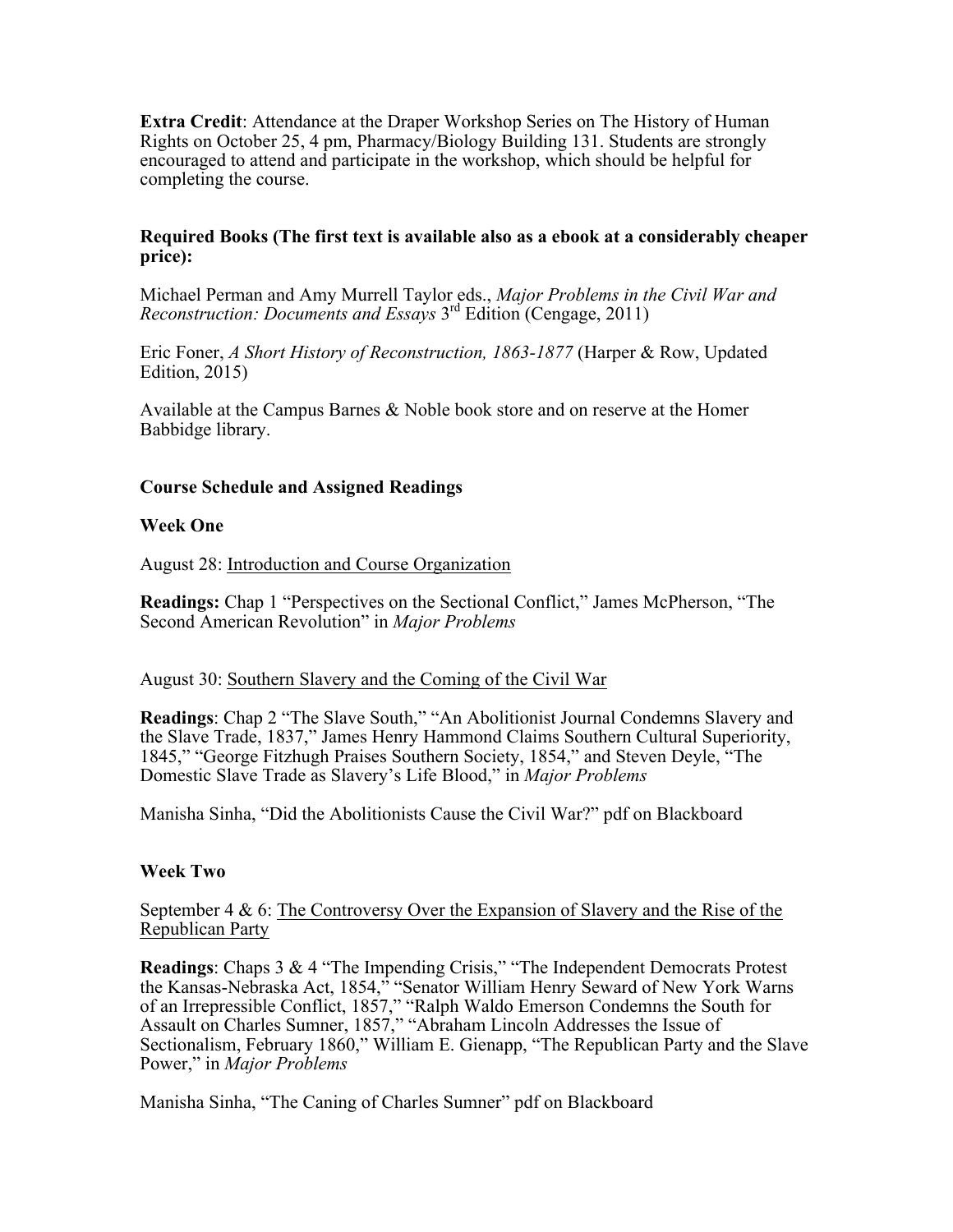## **Week Three**

September 11: Secession

**Readings:** Chaps 2 & 4 "Sectionalism and Secession," "South Carolina Declares and Justifies its Secession, December 1860," "Mississippi's Secession Commissioner Urges Georgia to Secede, December 1860," "Confederate Vice President Alexander H. Stephens Identifies 'The Cornerstone of the Confederacy, March 1861,'" James M. McPherson, "Antebellum Southern Exceptionalism," Manisha Sinha, "Revolution or Counterrevolution?" in *Major Problems*

September 13: Class Discussion on the movie "Glory"

## **Week Four**

September 18 & 20: Total War

**Readings:** Chaps 5 & 6 "Generals and Campaigns: How They Fought," "General Grant Transmits His Plan for the Overland Campaign, 1864," "Grant Recalls His Thoughts on the Eve of the Overland Campaign, 1886," "General William T. Sherman Explains how the War Has Changed, May 1864," "General Grant Reports His Assignment Accomplished, July 1865," Gary W. Gallagher, "The 1862 Richmond Campaign as a Watershed," "Mark Grimsley, "The Significance of the Overland Campaign," "Soldiers and Combat: Why They Fought," Chandra Manning, "White Union Soldiers on Slavery and Race," in *Major Problems*

Brian Holden Reid, "1863: Military Turning Points, Gettysburg, Vicksburg, Tullahoma," pdf on Blackboard

Adam Serwer, "The Myth of the Kindly General Lee,"

https://www.theatlantic.com/politics/archive/2017/06/the-myth-of-the-kindly-generallee/529038/ Link on Blackboard

# **Week Five**

September 25 & 27: African Americans and the Process of Emancipation

**Readings:** Chap 9 "Ending Slavery," "General Benjamin F. Butler Discovers the Contrabands, 1861," "President Lincoln Defends Emancipation (The Conkling Letter), 1863," "James H. Payne Complains of Racial Discrimination on the Battlefield, August 1864," "Frederick Douglass States the Freedmen's Demands, April 1865," Joseph T. Glathaar, "The African American Role in Union Victory," in *Major Problems*

Manisha Sinha, "Architects of Their Own Liberation," pdf on Blackboard

Eric Foner, *A Short History of Reconstruction,* Chaps 1-3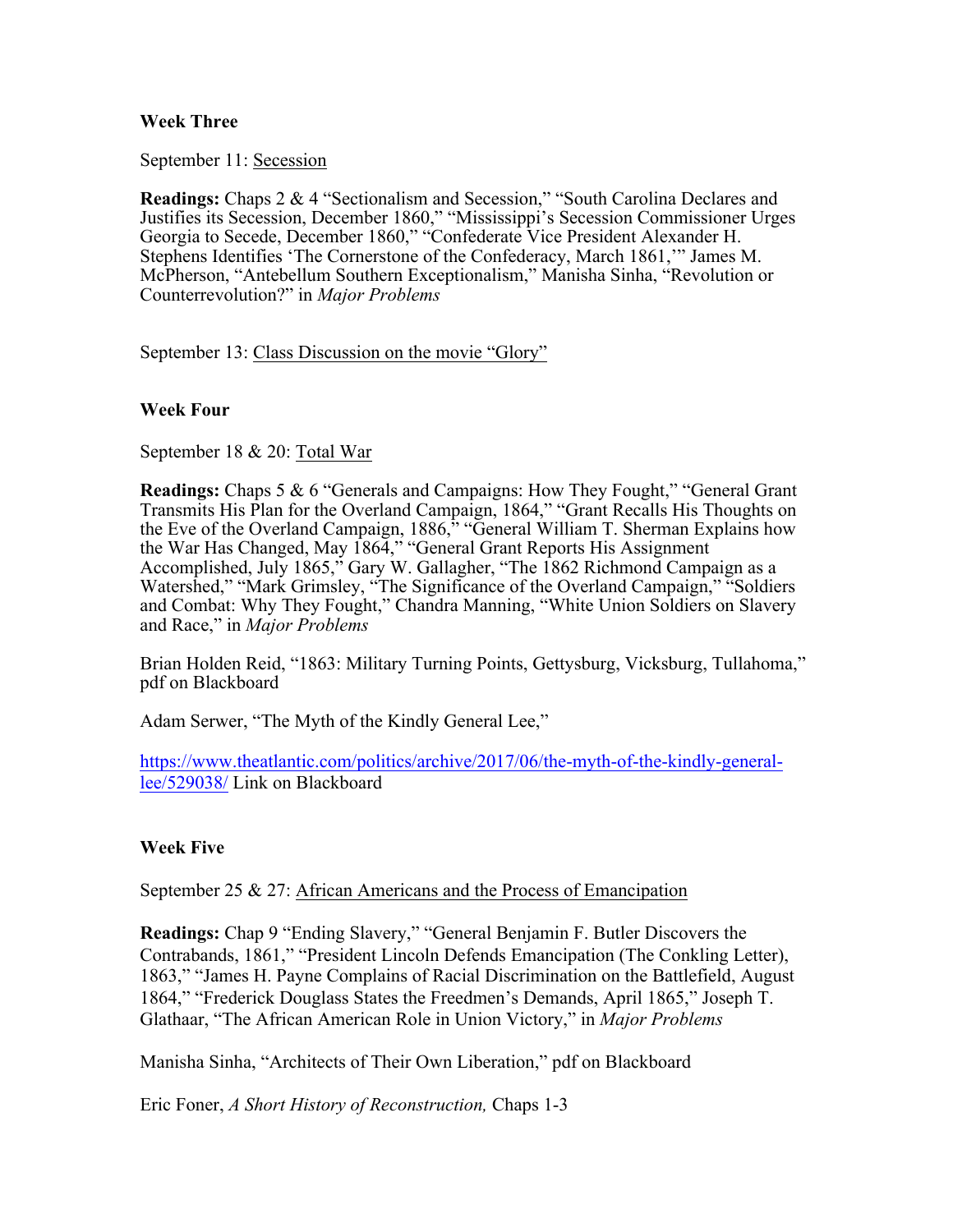# **First Paper Due in Class, September 27**

## **Week Six**

October 2: Gender in the Age of the Civil War

**Readings:** Chaps 1 & 7, 8, 9 LeeAnn Whites, "The Civil War as a Crisis in Gender," "The Detroit Soldiers Aid Society President Calls on Women to Assist the War Effort, November 1861," "Susan B. Anthony and Elizabeth Cady Stanton Appeal to Northern Women's Loyalty, March 1863," "Catherine Edmonston of North Carolina Discusses Matters Public and Domestic, January 1865," "Gertrude Thomas Decries Her Slaves' Departure, May 1865," Nina Silber, "The Problem of Women's Patriotism," in *Major Problems*

Elsa Barkley Brown, "Negotiating and Transforming the Public Sphere," pdf on **Blackboard** 

## October 4: The Confederacy

**Readings:** Chaps 6 & 8 "The Southern Home Front," "Plain Folk Protest the Burden of the War, 1863," "Cornelia Peake McDonald Comments on Class and Conscription, March 1865," "Elizabeth Patterson of Virginia Tries to Reconcile Her Loyalty and Her 'Misfortune,' March 1865," Amy M. Taylor, "Of Necessity and Public Benefit," Aaron Sheehan-Dean, "Confederate Enlistment in Civil War Virginia," in *Major Problems*

Stephanie McCurry, "Women Numerous and Armed," pdf on Blackboard

## **Week Seven**

October 9 & 11: Reconstruction

**Readings:** Chap 10 "Northern Republicans and Reconstruction Policy," "Senator Lyman Trumbull of Illinois Explains His Reconstruction Bills, January and April 1866," "Representative Thaddeus Stevens States His Terms, January 1867," "Representative George W. Julian of Indiana Describes the Scope of Reconstruction, January, 1867," "Congress' Terms for Readmission and Reconstruction, June 1866 and March1867," Eric Foner, "The Radical Republicans," in *Major Problems*

Eric Foner, *A Short History of Reconstruction,* Preface, Introduction to the 2014 Anniversary Edition, Chaps 5-6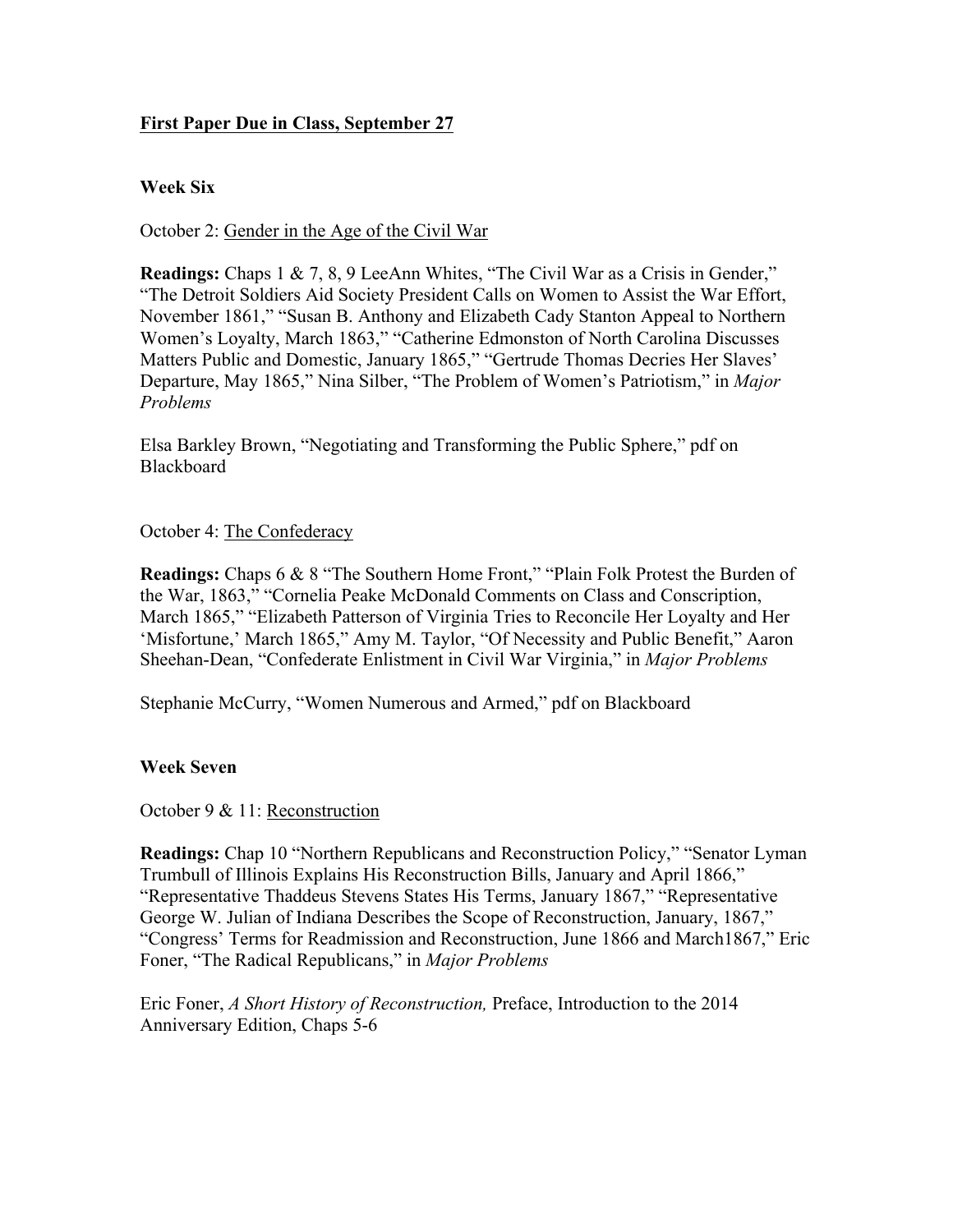## **Week Eight**

October 16 & 18: Grassroots Reconstruction

**Readings:** Chap 12 "Reconstructing Southern Politics," "The State Colored Convention Addresses the People of Alabama, May 1867," "Representative Robert B. Elliot of South Carolina Demands Federal Civil Rights, January 1874," Steven Hahn, "A Society Turned Upside Down," Rebecca J. Scott, "Building Citizenship in Louisiana, 1862-1873," in *Major Problems*

Eric Foner, *A Short History of Reconstruction,* Chaps 7-9

## **Week Nine**

October 23: Review Session October 25: **Mid-Term Examination**

## **Draper Workshop on The History of Human Rights at 4 pm, Pharmacy/Biology Building 131**

#### **Week Ten**

October 30: The Land Question

**Readings:** Chap 11 "Land and Labor in the Postwar South After Emancipation," "Martie Curtis Remembers Her Struggle After Emancipation (Undated)," "Henry Adams Reports on Women and Fieldwork, 1867," "A Freedman's Bureau Agent Discusses Labor Relations, November 1867," "Richard H. Cain of South Carolina Stresses the Importance of Land, February 1868," Leslie Schwalm, "Sweet Dreams of Freedom," Michael Fitzgerald, "The Freedman's Bureau and Social Control in Alabama," in *Major Problems*

Eric Foner, *A Short History of Reconstruction,* Chap 4

November 1: PBS Documentary Reconstruction: The Second Civil War will be shown in class with discussion following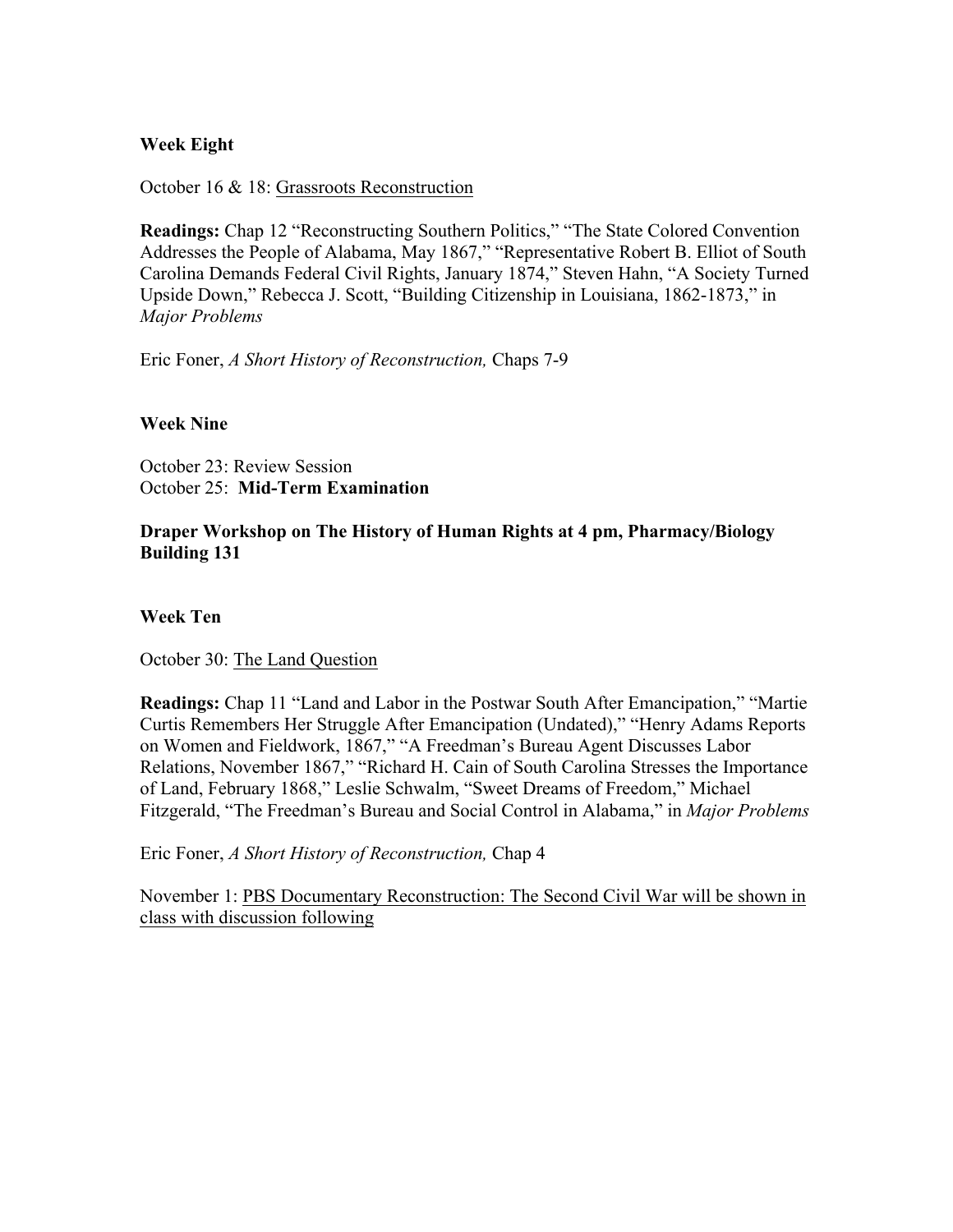## **Week Eleven**

## November 6 & 8: The Overthrow of Reconstruction

**Readings:** Chap 13 "Ending Reconstruction," "Governor William P. Kellog of Louisiana Demands Punishment for the Coushatta Assassins, September 1874," "Governor Adelbert Ames Deplores the Violence in Mississippi, September 1875," "President Grant Disclaims Responsibility for Reconstruction in South Carolina, July 1876," Michael Perman "Counter Reconstruction," Heather Cox-Richardson, "Black Workers and the South Carolina Government, 1871-1875," in *Major Problems*

Eric Foner, *A Short History of Reconstruction,* Chaps 10-12

## **Week Twelve**

November 13: Western and Transnational History in the Civil War Era

**Readings:** "Memorial from Negroes of Indian Territory," Blanche K. Bruce, "Speech on Indian Policy," Kevin Waite, "Jefferson Davis and Proslavery Visions of Empire in the Far West," Stacey L. Smith, "Beyond North and South," Brian Schoen, "The Fates of Republics and Empires Hang in the Balance," pdfs on Blackboard

November 15: PBS Documentary Reconstruction: The Second Civil War will be shown in class with discussion following

**Second Paper Due in Class, November 15**

# **THANKSGIVING BREAK**

## **Week Thirteen**

November 27 & 29: The Legal History of Reconstruction

**Readings:** "Civil Rights Act of 1875," "Frederick Douglass Protests the Supreme Court Decisions in the Civil Rights Cases," "The Supreme Court and the Retreat from Reconstruction: Slaughter-house Cases (1873), United States v. Reese et al (1876), United States v. Cruikshank et al (1876), Civil Rights Cases (1883), Plessy v. Ferguson, 1896," Eric Foner, "Blacks and the US Constitution," pdfs on Blackboard